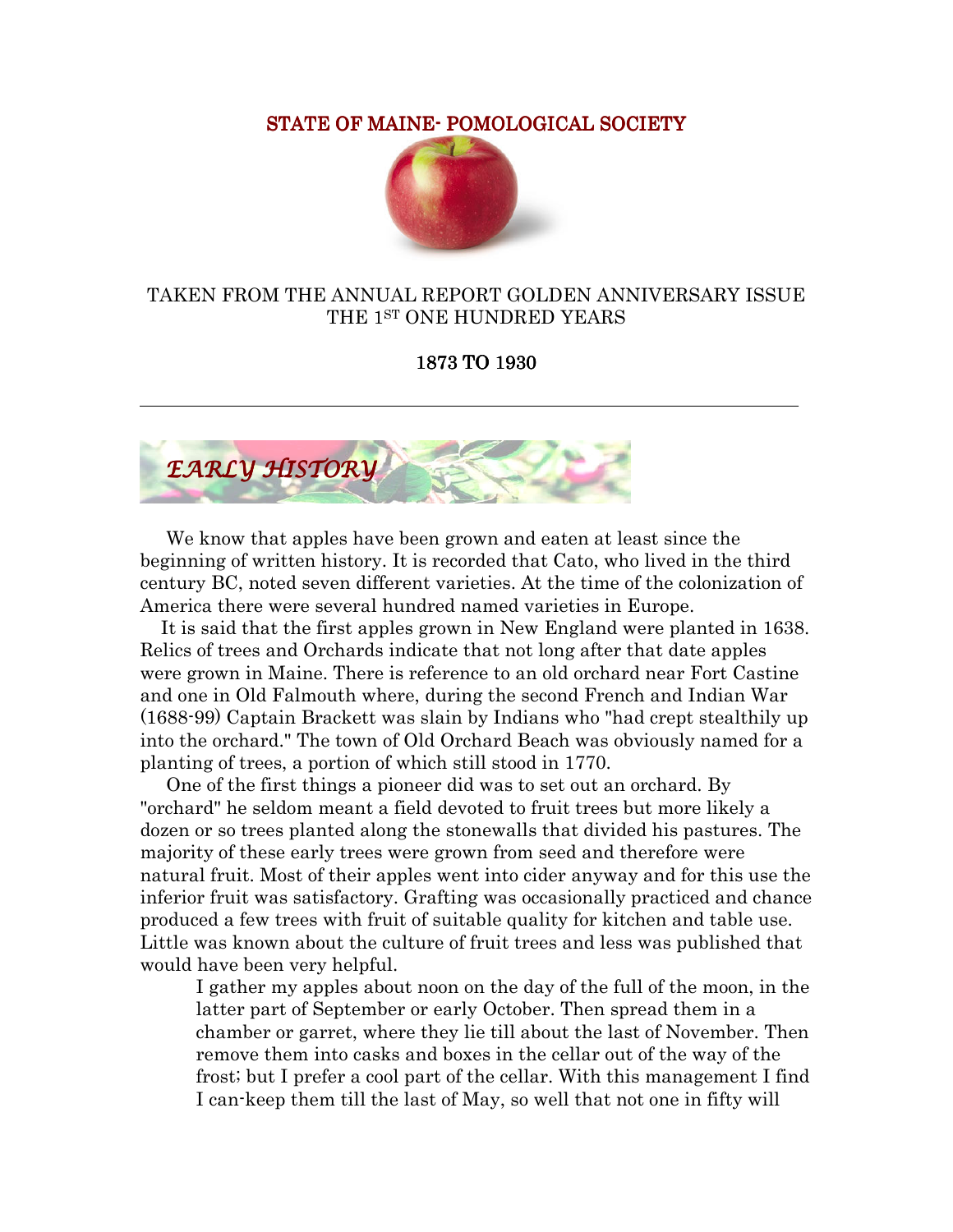rot. I suspect that the day of the moon's conjunction with the sun may answer as well; but I have not had experience of it." Professor Samuel Deane of Bowdoin College 1790

The first commercial nursery in the state is said to have been established by Ephraim Goodale some time between 1804 and 1812 in the town of Buckstown, now Orrington. He couldn't have done much business during his first years, however, as the Maine State Board of Agriculture report for 1827 indicates that there were virtually no apples in the Bangor area.

 Kennebec County appears to have been the home of much of the early progress of the apple industry of the state. Systematic improvement began in 1797 when John Hesketh came to this country as head gardener of the Vaughn farms in Hallowell. This estate extended one mile along the Kennebec and westwards to Cobbosseecontee Lake, a distance of five miles. The Vaughn family had many different kinds of fruits and nuts on their farms and "sold upwards of one thousand dollars worth of trees and plants from their nurseries yearly, giving freely to all those unable to buy."

 It is not too surprising that the early orchardists of Maine paid little attention to the quality of their fruit when we realize that cider mills in the early 1800's would buy all the apples they could get for sixty-seven cents a bushel.

 As the market for fresh fruit began to challenge the cider market, the farmers of Maine began to pay more attention to the varieties that they raised. The Maine Horticultural Society, founded in 1847 by Dr. Ezekiel Holmes, Maine's first Secretary of Agriculture, did the first work in classifying Maine fruit, properly describing them and bringing them to the attention of pomologists in other states. Very few records of this society, a forerunner of the Pomological Society, can be found, but it is apparent that it had ceased to exist by 1860.

 The 1850's had been years of great expansion in the business of fruit growing in the state. Great quantities of trees were imported from nurseries in Connecticut and New York. This period of enthusiasm was short lived, however. There were a number of reasons for this, not the least being the War Between the States. Another was that some growers cut down their trees with the idea that they could thus stem the tide of intemperance occasioned by the drinking of the cider so abundantly produced. As it was so picturesquely put in the 1867 report of the Maine State Board of Agriculture, they felt this was "the shortest means to dry up a tributary to the fearful river of inebriation." Such a slaughter of trees was bound to upset the industry. There had also been several cold winter especially 1856-57, which had killed many trees and these had not been replaced. Furthermore, although trees had been set by the thousands, they had been given little care. In fact, few farmers understood the fact that an orchard required any particular care.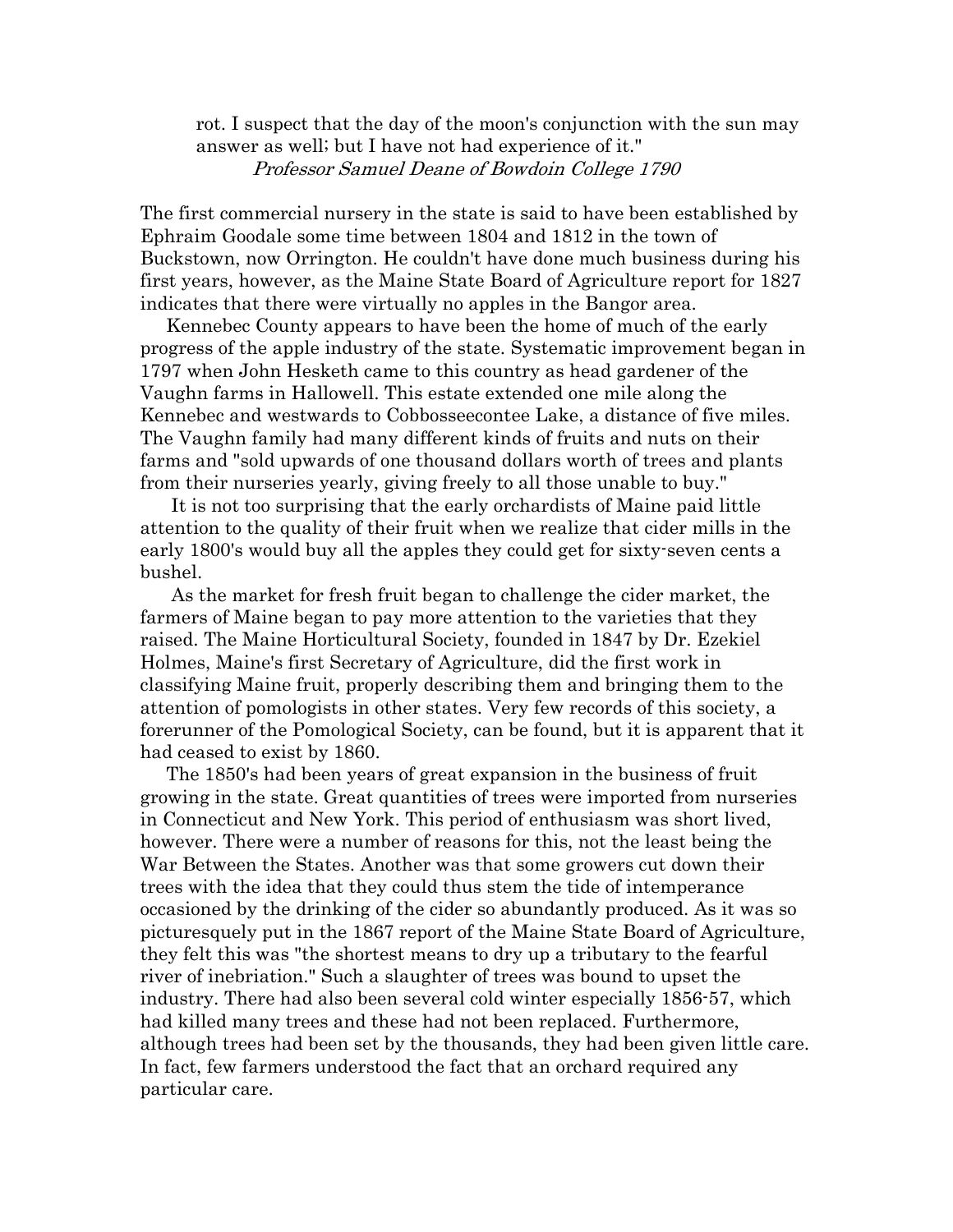There is this manifest advantage of the fruit orchard over all other crops, for while the labor required for the orchard is mostly confined to harvesting, the other crops require plowing, planting, cultivating, etc. and acre for acre, yield in return about 1/3 the value of fruit which can return a net profit of from \$100 to \$400 per acre. We would therefore suggest to every farmer; plant largely your apple orchards- They will pay.

- - Dr. J. C Weston, Bangor - - 1874

 At a meeting of the State Board of Agriculture at Skowhegan on October 10 to 12, 1872, the idea of organizing a society of some sort to promote fruits and flowers in Maine was presented, and after considerable debate, it was decided to leave the idea with the following committee: Ziba A. Gilbcrt, East Turner, Jamcs A. Varncy, Vassalboro. and A. L. Simpson, Bangor. They were instructed to report at the next meeting of the board. The committee invited the fruit growers of Maine to attend the next meeting of the Board at Winthrop, January 14 to 17, 1873. A considerable number of persons interested in the subject were in attendance.

 Ziba A. Gilbcrt made a strong plea that the proposal be looked upon favorably, calling on our farmers to leave the old farming methods and to adopt a more forward looking attitude toward their occupation. He noted that the only change in agriculture in the previous 25 years was "that we harvest less abundant crops from the same old acre." He was quite forceful in reply to a questioner who argued that there were too many farmers in Maine already.

What? Abandon these rocky highlands when ships lie at our wharfs ready to transport the fruits of our orchards, which no other section can produce in such perfection, and which you and others like you are too faithless to grow?

 $-$  Ziba A. Gilbert  $1873$ 

 On the second day after full and lengthy discussion, the following brief resolve was adopted: "That it is expedient to establish such a Society." The committee recommended that the society be known as the Maine State Pomological Society, and nominated the following officers:

Ziba Gilbert, President; George Woodman & A. L. Simpson. Vice-Presidents; George Sawyer, Secretary; J. C. Weston, Corresponding Secretary; Charles Pope, Treasurer; Executive Committee: the President and Secretary. ex officio and Samuel Rolf, James Varney, and Albert Noyes.

The report of the Committee was accepted by the Convention. The effect of this acceptance was simply to designate certain persons who might thereafter associate themselves and proceed to organize a society. Another committee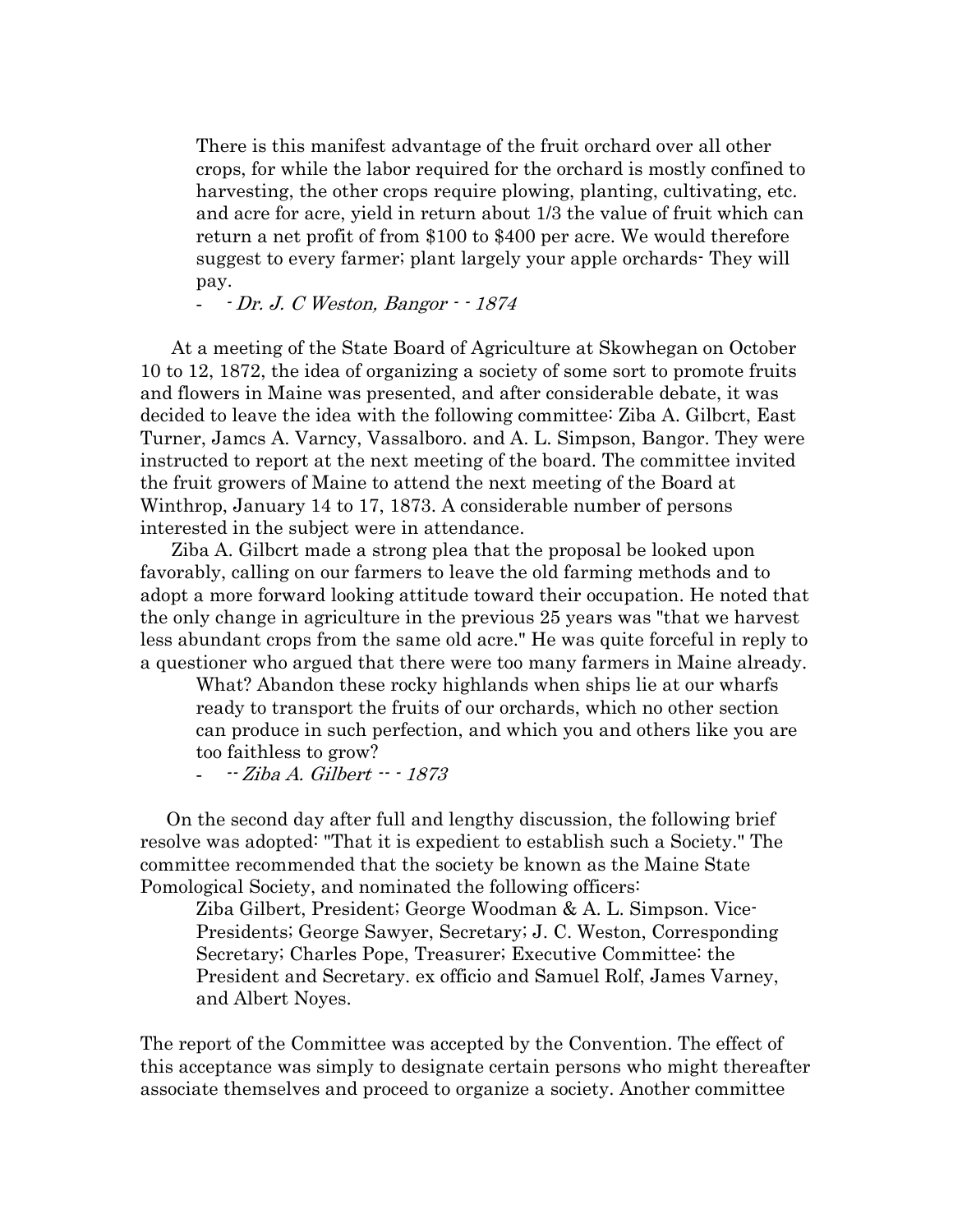was appointed to procure an Act of Incorporation from the Legislature which, conveniently, was then in session.

 The Maine State Pomological Society was incorporated in 1873 by an act of the Legislature approved February 17, 1873, and signed by Governor Perham on that date. Those listed as Incorporators in addition to the officers named above were:

Rufus Prince, .J. C. Madigan, S. F. Pcrlcy, Hannihal Bclchcr, .I. II. Phillips, Joseph Taylor, lIarvey Counce, John Currier, William Swett, Henry McLaughlin, Calvin Chamberlain,Washington Gilbert, Hiram Chase, J. C. Talbot, S. L. Goodale and George O. Weston.

The Incorporators met on March 27th at Augusta. They voted to accept the Act of Incorporation and by-laws as proposed at Winthrop. They elected as the first officers of the Society those persons who had been nominated in January. They also elected one trustee from each county. These men were to represent the Society, accept membership applications, and provide "grass roots" contacts for the Society.

 The young Society began at once an ambitious program. During the first year they sent delegates to the biennial meeting and exposition of the American Pomological Society at Boston, staged an exhibit of fruits and flowers in September, negotiated with the Legislature for and were granted a yearly stipend of \$500. The Society held the first of a long series of annual meetings the following January, and from the very first they were concerned with the relative merits of the numerous varieties of apples then grown in Maine.

The greatest fault I find with the Baldwin is its tendency to winter kill every six or seven years, and its habit of overbearing alternate years when fruit is so abundant as to render it almost unprofitable. Its symmetrical form and brilliant coloring are its only good qualities. A majority of the fruit has a bitter, disagreeable taste. Not withstanding this, so long as people blindly associate something good with red and yellow fruit, so long must we grow red and yellow fruit, even at the expense of quality.

- Alfred Smith. Monmouth - - 1875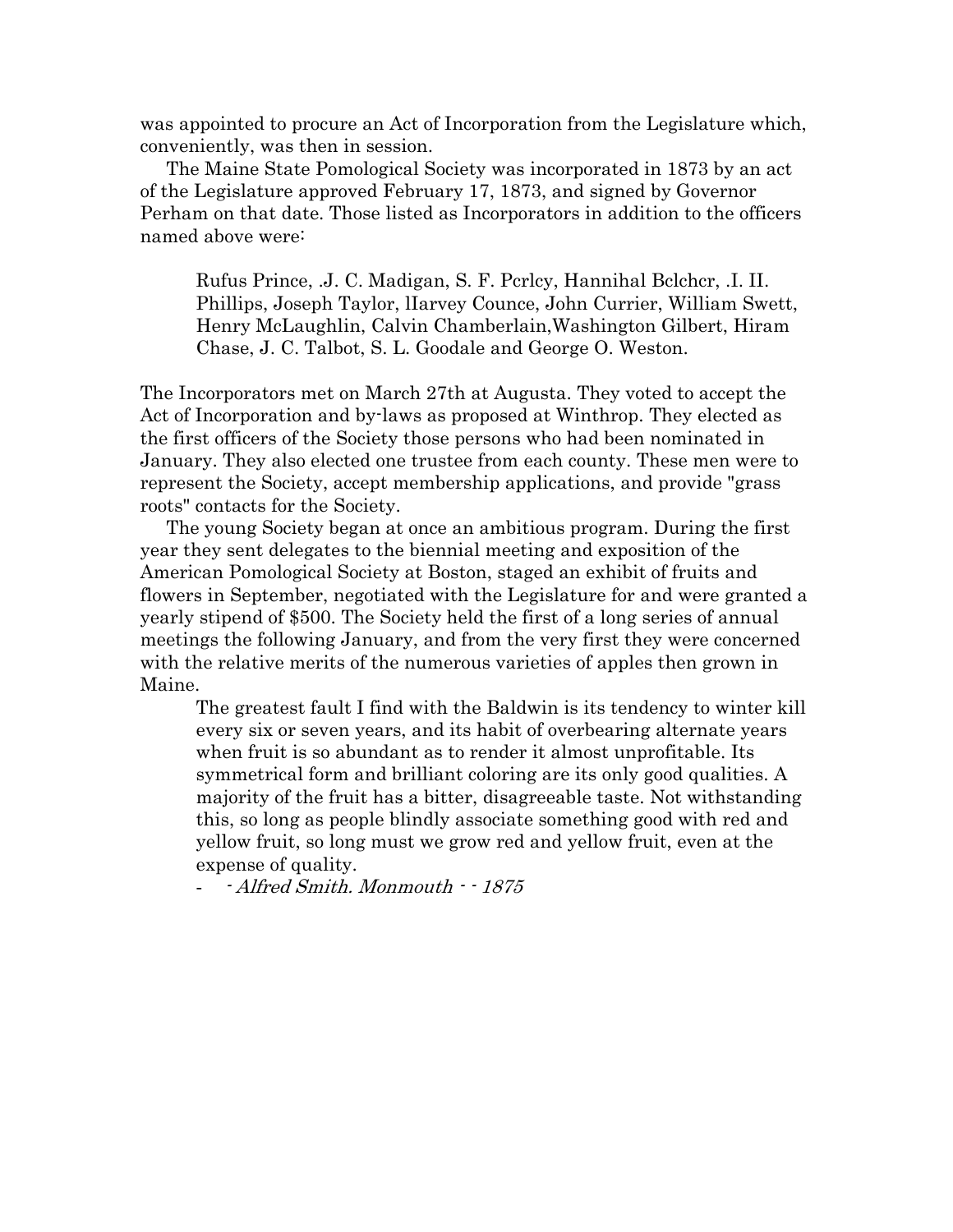

 Also at this first meeting of the Society, a committee was appointed to prepare a catalogue of apples and other fruits grown in the state. This proved to be a difficult task as there was considerable divergence of opinion among orchardists as to the names of specimens of apples exhibited, and it was not until the winter meeting of 1874 that the committee was ready to report.

 This work filled sixteen pages in the annual report of the Maine Pomological Society. It evaluated 17 varieties of apples all grown within the state - as to size, color, quality, use, season, with further brief remarks following each description. The varieties on the list most likely 10 be seen a century later arc Baldwin, Gravenstein, Northern Spy, Red Astrachan. and Rhode Island Greening. A few other names would be familiar, but many of today's growers would not recognize such varieties as: Benoni, Brigg's Auburn (native of Androscoggin County),. Canada Reinette, Gloria Mundi, Maiden's Blush (a very handsome IIpple), Minister, Mother, Primate, Sarah (native of Wilton, a great bearer), Sweet and Sour (sections of sweet and sour alternating, grown chiefly as a curiosity). The list was republished once, in 1886, only slightly revised, and then the project seems to have been dropped.

 It appears that during the 1870's nursery salesmen had been very naïve and had sold a great many crab apple trees in Maine by holding out promises of golden returns from them. This caused much concern on the part of thoughtful orchardists, resulting in a paper by Dr. Henry Reynolds titled, "Raising Crab Apples" presented at the 1878 winter meeting. After much discussion, a resolution was adopted condemning the practice of planting crab apple trees as being totally worthless for general cultivation and also as a stock upon which to graft standard varieties. It is apparent from many comments at these early meetings that nursery salesmen, tree agents, were frequent and not altogether welcome visitors.

The great want of Waldo County today, in the Pomological line, is not more trees, but better orchardists; not better varieties, but better care; not more tree agents, but more manure. -.J.W. Land, Waldo County 1877

 Remembering the severe damage that orchards suffered in the unusually cold winter of 1856-57, there continued apprehension among orchardists that another winter of like severity might occur. As very little was to be found in the literature of that time concerning the hardiness of fruit trees, they turned to Dr. Thomas H. Hoskins, a physician living in Newport, Vermont, who had made a serious hobby of careful observation and note taking on the effect of different degrees of cold on the various varieties of apple trees in his orchard, which was located in as cold a spot as any in Maine. He had become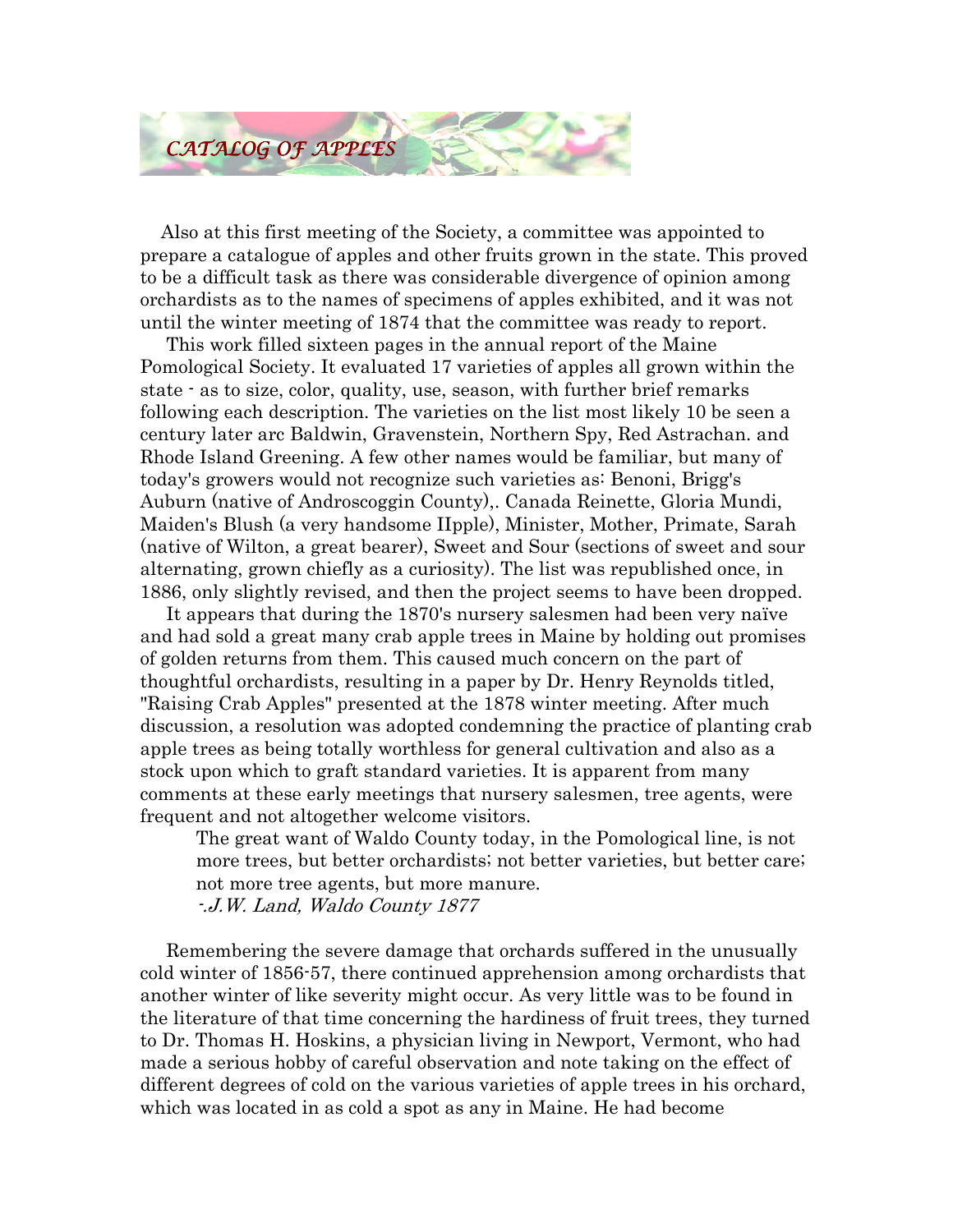recognized as an authority on winter-hardy fruit trees. As a result of his search for apple trees hardy enough to grow in his orchard, he found the following: Duchess of Oldenburg, and Peach of Montreal safe at -38 degrees; the Snow, Wealthy, St. Lawrence, and McIntosh Red safe OIL -25 degrees or possibly -30 degrees. Dr. Hoskins' mention of the McIntosh is apparently the first reference to this variety in any Pomological Society meting.

This Canadian apple, the McIntosh, is somewhat similar to the Wealthy except it is not quite so hardy, it being however hardier than the Snow, which it also resembles. The fruit is of the highest quality, larger than the Snow, but having such a similarity of flavor as to cause me to regard it as a seedling from that variety. Dr. Thomas Hoskins - - Vermont - - 1880

 During these early years, many papers were read at Pomological Society meetings covering all possible topics pertaining to fruit growing. The underlying message in many was that Maine farmers must accept new ways of doing things, and that apples deserve some care. One of the best of these presentations was by Samuel Boardman, then Secretary of the Society.

Our apples are now ready for the harvest - how shall they be gathered? Not as in the days of our boyhood, when two strong men went up into the trees and sent the bullet-like apples rattling down upon the stubble, rubbish and rocks, and over the backs of us youngsters who ran under the trees for "fun". Then cider was the chief end of the orchard and of some men too. Now the art of picking apples has become quite a study. Among the first requisites there must be a good supply of ladders - not your lumbering, backbreaking ladders, with sides four by four and rungs as large as a stick of stove wood but a strong, light, well built ladder, wide at the base, to stand firm, and narrow at the top in order to run in among the branches with no injury to the apples; a ladder which a man can take in one hand and walk off with. Next you want a number of picking baskets - those which have the adjustable bail, like that of a water pail, are the best; because, in placing the basket of apples into the barrel the bail will tip back, allowing the basket to be inverted. These baskets should all be lined with old carpeting or sacking, so that the fruit may be placed in them without fear of giving them a scratch or surface bruise, which is sure to discolor and injure it.

- - Samuel Boardmall. Secretary - - 1885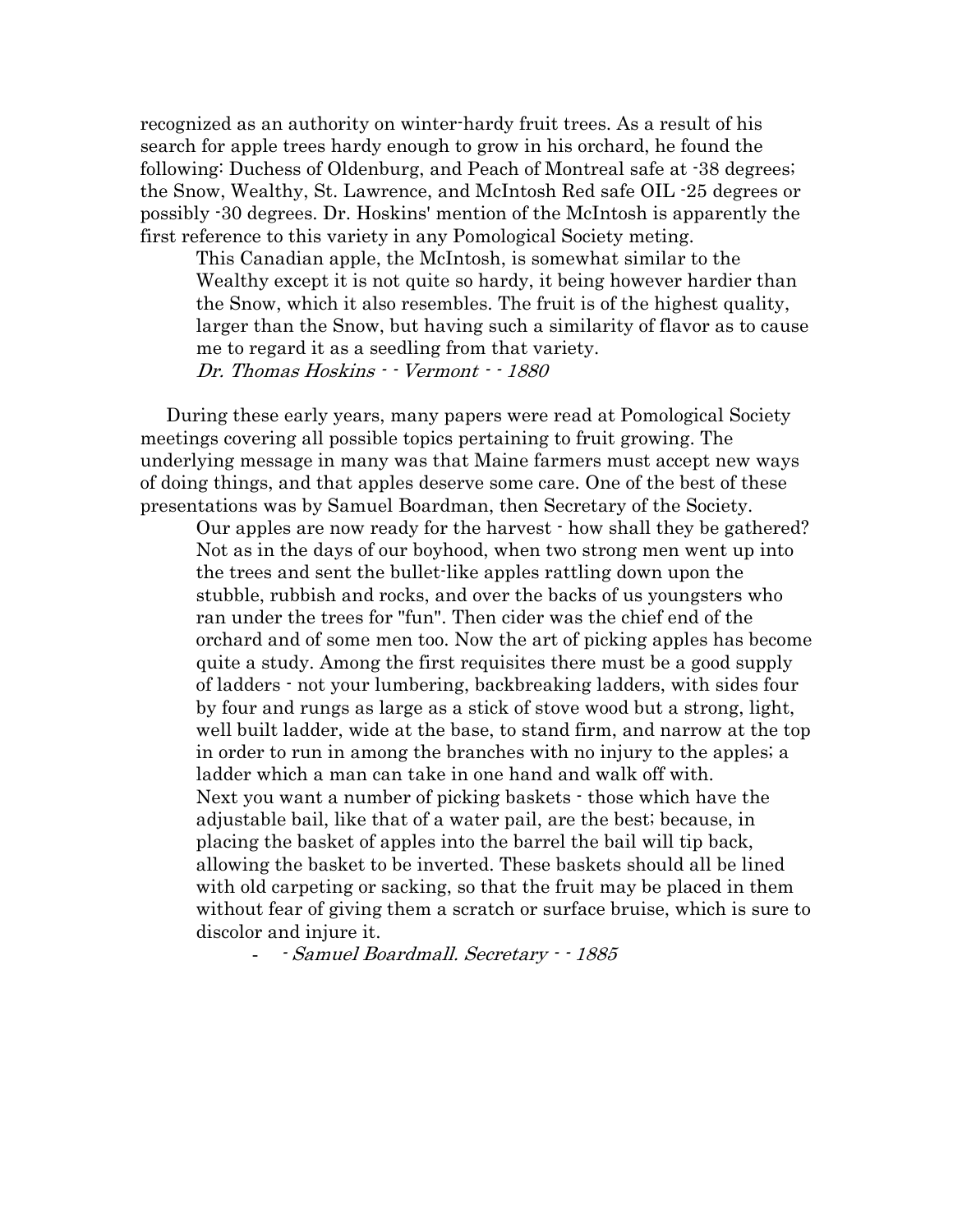

 The Society's first annual exhibition of fruit was held in Bangor in September, 1873, in cooperation with the Bangor Horticultural Society. This show was greatly enhanced by many exhibits from the American Pomological Society Exposition just concluded at Boston. These exhibits were an education in themselves, including 140 varieties of apples from Polk County, Iowa, exhibits from California of mammoth -sized apples, pears, grapes, lemons and oranges, as well as large collections from Nebraska, Virginia, Delaware and Nova Scotia, among others.

 At a meeting in 1875 the Executive Committee accepted an invitation to join the State Agricultural Society and to hold its third exhibit in conjunction with them on the  $21^{st}$  to the  $24^{th}$  of September at Portland. The departments of fruits, flowers, and vegetables, as well as farm crops were placed under the exclusive control of the Pomological Society. The total amount of premiums offered was \$1232. In reporting on this joint meeting, President Gilbert commented that he felt a separate meeting might be more helpful to orchardists.

 The society continued, however, to hold their fall exhibits of fruits and flowers in conjunction with some horticultural group or state fair, first in Portland, then in Lewiston when new grounds were acquired and an exhibition hall erected. Later at the invitation of the Eastern Maine Fair at Bangor, exhibitions were set up at both cities. This plan resulted in larger premiums, and many more people could enjoy the excellent displays of the choicest fruits and flowers of the state.

 The Society, during those early years, was having difficulty with finances, due in part to ambitious premium lists and small paid attendance at the exhibits. On several occasions it was necessary to scale down the payments of premiums. In 1878 the Treasurer's report showed an excess of liabilities over assets of \$178.55, and the treasurer found it necessary to borrow money, using as security the savings of the Permanent Fund. This fund consists of all Life Membership Fees with the interest only being available for current expenses.

 At the January, 1885 meeting in Brunswick, President Charles S. Pope reported on the difficulty he had just encountered with the Maine exhibit at the International Horticultural Exhibition in New Orleans. Twenty-nine Maine orchardists had contributed twenty-seven barrels and ten boxes of apples plus one box of evaporated apples. This fruit was held in cold storage in Lewiston until November 20th when it

was shipped by rail to New Orleans where it was supposed to be placed in refrigeration.

 When Mr. Pope arrived in New Orleans on December 28th, the apples were still in the, same non-refrigerated car in which they had left Lewiston.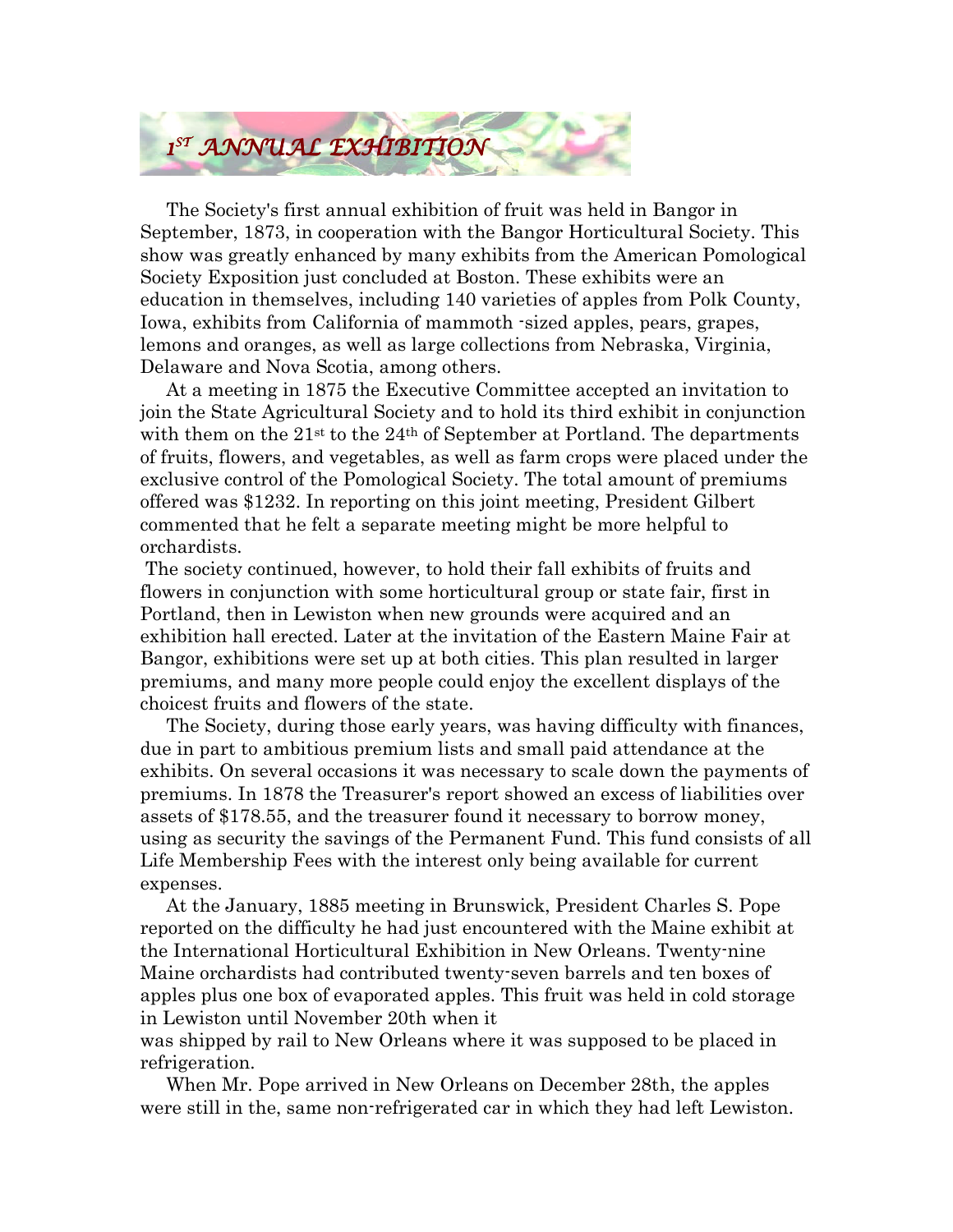He sorted out the sound apples, in some instances obtaining no more than a peck and a half from a barrel, and with these he made up the display. Since the judging of the fruit displayed on the tables was delayed for nearly two weeks, we may expect the judges found a sorry lot. The displays of other states, however, were no better and, for the most part worse. He concluded his report with a silver lining\_ to the dark cloud; "We feel," he writes, "that a point has been gained by making known the superior keeping qualities of Maine apples." The annals of the Society shows that similar troubles befell Maine Pomological exhibits in Philadelphia in 1876, and in Chicago in 1893.



 In February, 1888, President Pope called to the attention of the Society a bill presented to Congress by Hon. W. W. Hatch, entitled, "A Bill to Establish Agricultural Experiment Stations in connection with the Agricultural Colleges of the Several States".

How many apple trees were ruined a few years past by the forest caterpillar because we did not have anything at hand to meet the enemy with? And now the Trypeta Pomonella with no remedy to stop its ravages, and the disease commonly called "the apple scab" which has caused more damage in this section than all the insects combined. I fear some of us will be obliged to abandon raising Baldwins and several other varieties unless something can be found to check this disease. These and myriads of other destructive agents cal1 for remedies which can best be furnished by an Agricultural Experiment Station.

- - President Charles Pope - - 1888

 The Society contacted Maine's Senators and Congressmen urging them to support the Hatch bill. The active support given this measure, and the continued mutually helpful relations between The Maine Experiment Station and the Society may well be considered one of the wisest policies the Society ever adopted. In March 1889, the Trustees of the State College invited the State Board of Agriculture, the State Grange, and the Pomological Society each to furnish one representative as an advisory member of the Council of the Experimental Station. Secretary D. H. Knowlton was appointed as the Society's first representative on the Council.

 Insecticides were in quite general use by the 1880's and there was much interest in them and in the precautions which should be followed in their use. The orchardist was warned that the spray materials available were so variable in strength it was impossible to give exact recommendations for their use. It was suggested that a single tree be sprayed and if its leaves were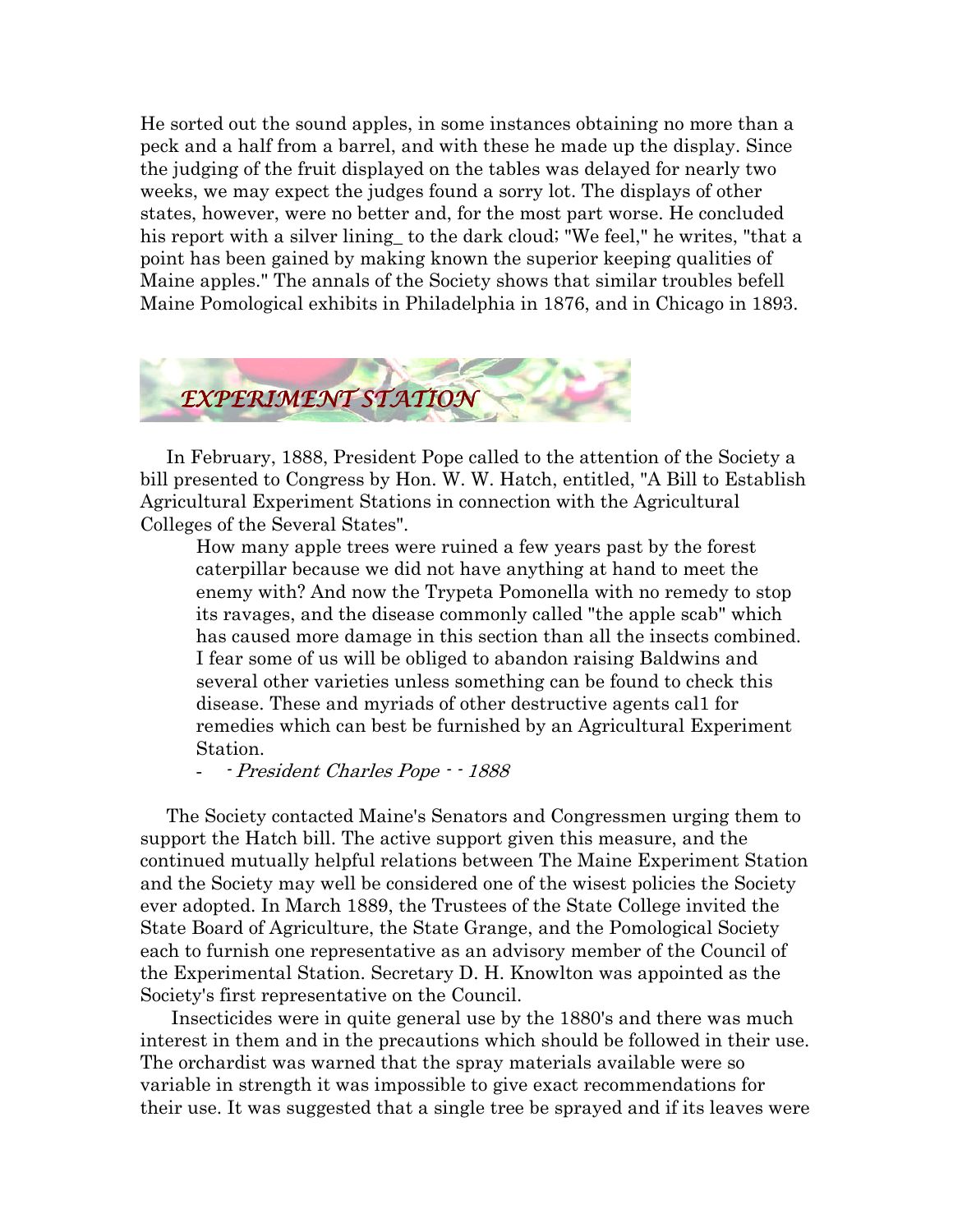damaged, the strength of the material be reduced, It is noteworthy that Arsenate of Lead Paste was first mentioned to our orchardists in 1889 with directions for its preparation. The materials were sugar of lead and white arsenic. The speaker especial1y recommended it as being very adhesive. The paste and later its dry form, Arsenate of Lead, became the most widely used insecticide in agriculture. Until after the turn of the century, however, many orchardists preferred Paris Green, and many others did nothing.

I sprayed twice, June 14th and July 11th, using one pound of Paris Green to 300 gal1ons of water and to each fifty gallons was added one gallon lirrie whitewash, to prevent injury to foliage. The cost of spraying - including everything - was about 3 1/3 cents per tree. The ground under the row not sprayed was covered with wormy fruit while from the sprayed rows on either side, scarcely a wormy apple was to be seen. Fully 90% of the fruit on the sprayed trees was perfect, and there was no injury to the foliage when lime was used. There is no labor, that pays so well if the work is properly done.

- - S. H. Daws, Harrison - - 1892



 The winter meeting in Cornish, February 17 & 18, 1892, was rather gloomy as the season just past had been disappointing. The members gave considerable time to a discussion of market trends and outlook. They discussed the growing competition from other apple sections, as well as from citrus and other fruits of the South and West. Many felt that there was a need for a hardy variety of very high quality and ability to yield profitably. In retrospect we see that the variety they were searching for was already well known and had been recommended by several orchardists and writers. In 1880, Dr. T. H. Hoskins had recommended the McIntosh highly. L. H. Blossom, a member of the Executive Committee, related his experiences growing the Mac and he, too, recommended it.

It was in 1885 that John W True of New Gloucester, later to serve five years as President of the Society, told the annual meeting that the Red McIntosh would, in his judgment, be a desirable variety for use in the type of small packages he foresaw. It was some sixty years before his idea of packages of "a peck or lesser sizes, the container to go with the apples", became the accepted method of packaging apples. The barrel slowly lost ground to the box and crate of various sizes and dimensions and then to apples sold by count and in plastic bags. The barrel finally disappeared from the market place in the early 1930's.

 The Society periodically attempted to secure an increase in stipend from the Legislature, and in 1893 they voted to double the payment from \$500 to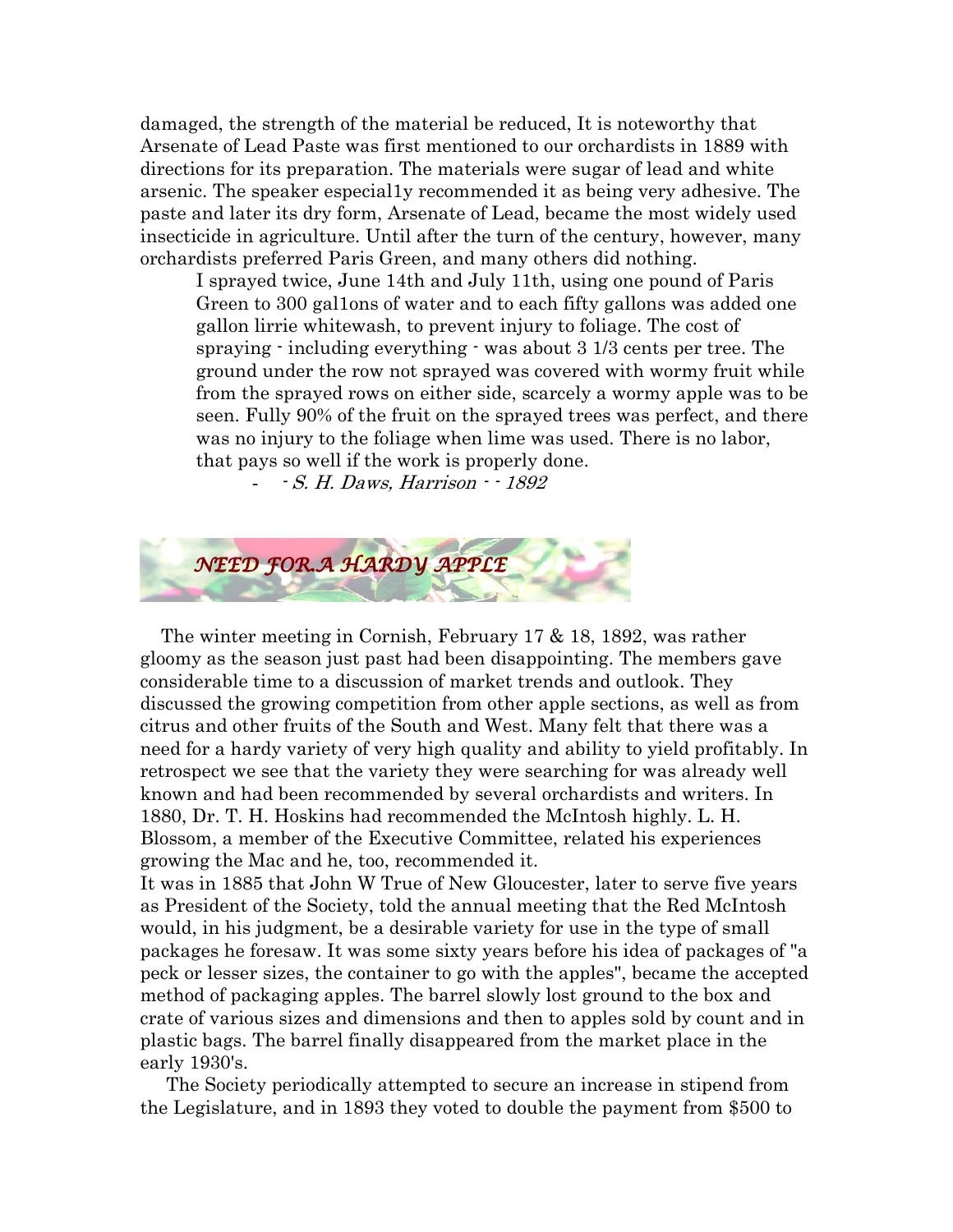\$1000 per year. On August 1st, after plans had been made on the basis of the increase, the following notice was received: "Through the neglect of the clerk in making up the appropriations for the Legislature, the \$500 increase under the act of legislation passed last winter was not included and will not be available." It was voted to carry out existing plans as far as possible.

 In 1895, President True and Mr. A. E. Andrews were designated to visit Augusta and endeavor to secure the full \$1000 stipend as authorized by the previous Legislature. They were so successful that the Society received not only the \$1000 for the year 1895, but the additional \$500 for the years 1893 and 1894. A part of this money was applied toward the indebtedness to the Permanent Fund, reducing the debt to \$228.69.

 In 1896 there were harvested in the USA 58,960,000 barrels of apples, in Maine, 2,080,000; so many that there was no place to store them. Some estimated that one-third of the apples grown in the 1896 season were not accounted for, having been left on the ground under the trees. The following year, on the other hand, was not a fruitful one and produced one of the smallest apple crops on record. The State of Maine did not produce as much fruit as was needed for home use. Tent caterpillars and too much rain were factors, as was the tendency of some varieties to bear a light crop in alternate years.

 "Time works changes", Ziba Gilbert said in introducing his "New Plan of Work" in 1898. From its beginning, the Society had held an annual general exhibition of fruit, flowers,' and other horticultural products and awarded prizes for the best displays, a large part of the Society's funds being expended to pay these prizes. It was believed that these exhibits served not only to educate but also to stimulate growers to greater efforts and to better products. Mr. Gilbert believed the autumn exhibitions had outlived their usefulness. He proposed that the autumn exhibit be abolished and instead a series of field institutes be sponsored. These institutes were to be along the lines of the twilight orchard meetings of some thirty years later, a tour of the orchard with the owner and one or two short talks by experts. Mr. Gilbert was highly regarded as a man of great experience and wisdom, and his report was adopted after committee study and recommendation; Mr. Gilbert was ahead of his time, however; field meetings were held occasionally in the following years, but the exhibitions and the lengthy list of prizes were continued until World War II.

 The year of 1899, President Munson reported, was remarkable for the uneven distribution of the crop and for the severe attacks of the forest caterpillar. This was the second year in succession that Maine orchards were severely damaged by these insects, all the trees were so weakened that few fruit buds were formed, except in those orchards

that were well cared for; thcse produced well. President Munson said, "I wish to emphasize in this connection that success in fruit growing collies only as the result of patient and persistent effort."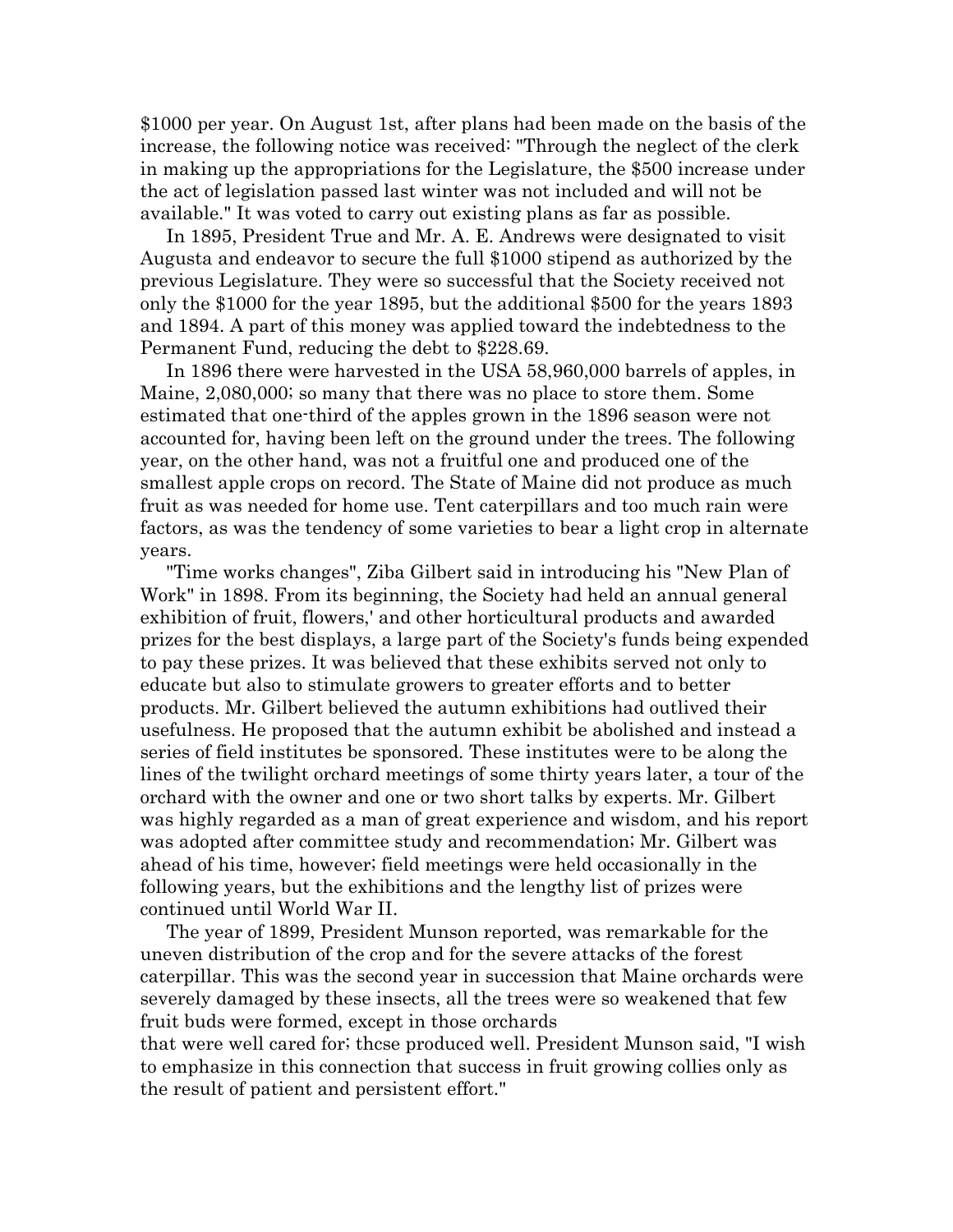The Society as of March 9, 1900, was in good financial condition with bills paid and \$398.04 in the treasurer's hands. The Society had finished paying their indebtedness to the Permanent Fund, which totaled \$1390. There were 108 living life members and 25 annual members.

 Notwithstanding the fact that the Society had experienced difficulties and even humiliation at three previous national exhibitions, the executive committee voted to exhibit fruit at the Pan-American Exposition at Buffalo during October, 1901. They appropriated \$250 of treasury funds and were granted a like amount by the legislature. Secretary Knowlton was employed to install the exhibit and make other arrangements for keeping up the display, he to receive' two dollars a day for board and travel. This time the Maine exhibit was a great success, attracting much favorable attention and receiving fifteen medals. Of the 33 varieties included, those most familiar today would be: Baldwin, Ben Davis, Northern Spy, and Wealthy.

The Society tried to show the commercial apples of Maine, and made no effort to collect abnormal specimens. This business-like exhibit showed all the colors and beauty of the fruit of the far West with far superior flavor and keeping quality. We have never been able to understand why the people of Maine are so modest about showing their magnificent apples. There was nothing finer in Horticultural Hall.

- - "The Rural New Yorker" - -10/19/1901

 For several years Secretary D. H. Knowlton had urged the Society to provide instruction in fruit and flower culture to the children of the state. In 1902 the first of what was intended to be an annual event was held in New Gloucester. Schools were closed for the first two days in May and instruction was given in the town hall to children who were brought in from all parts of town. Some of the topics discussed were: plant life, insects - friends and foes, how plants are propagated, and the care of the fruit tree for home and market. A similar school was held in Winthrop the following year, but the project seems to have been dropped even though the response both years was enthusiastic.

 In 1902 Professor W: H. Munson spoke forcefully regarding the need for a grading and marking system enforced by state inspectors as was already being done in other states and in Canada. Professor Munson was genuinely concerned at the poor and even dishonest packs of fruit shipped abroad, and he was quite outspoken about such practices as use of the "short barrel" and "deaconing", or the use of "facers, chasers, and fillers".

The flour barrel which is largely in use in Maine is of good generous size and is perfectly legitimate, but it should always be thoroughly washed and dried before use. The flour dust upon the fruit is regarded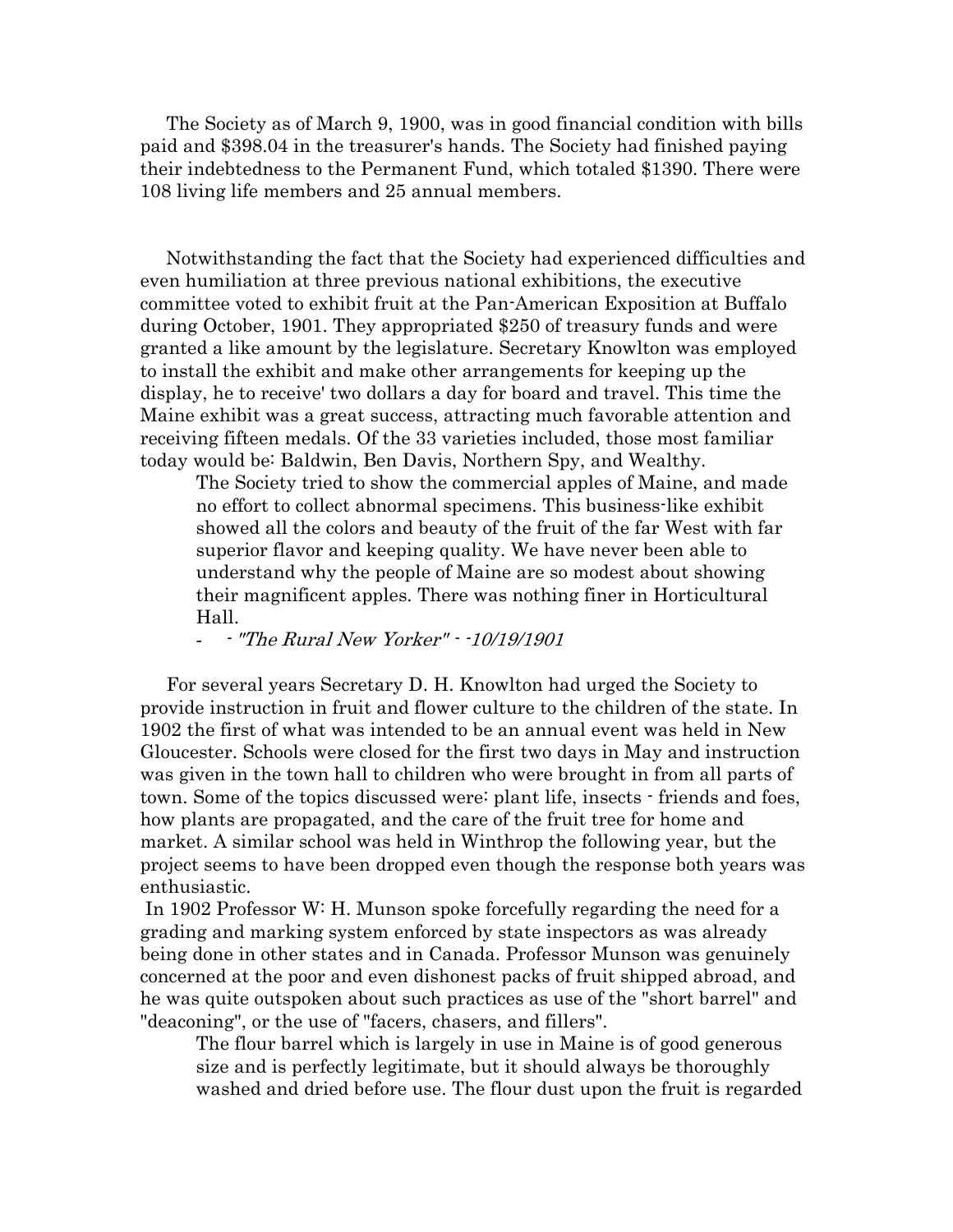with suspicion by buyers and will often cause a cut of 25 or 50 cents in price. A few years ago the practice of spraying in this country was severely condemned in the English papers because the fruit in the London markets showed the poison on the surface of the fruit. Not poison at all, but flour from barrels not well cleaned. Professor W.H. Munson, Orono  $-1902$ 

Another outstanding address was presented to the Society in 1902, this by Professor F. A. Waugh of the University of Vermont, entitled "Ben Davis and What It Stands For". He explained that the reason that more Ben Davis had been planted in New England during the previous decade than all other varieties combined was very simple. "It will stand any amount of handling, storage, and misuse, and come up smiling and sound." He cited an instance where, some boxes of Ben Davis had been stored for sixteen months and when opened only two percent of the apples were not up to exhibition standards. He recommended this variety highly for sale to commission houses and especially for the export trade, but not for local markets.

If a man has a private customer whom he is anxious to please and to whom he wants to sell apples again next year, he certainly will not be so unwise as to give that customer Ben Davis this year. Quality cuts no figure in the sale of Ben Davis. When a buyer has no more discrimination than to buy Ben Davis, he knows (or cares) nothing for quality. Ben Davis is sold on its looks, not on its flavor. Quality does not count.

- Prof. F. A. Waugh, Univ. of Vermont  $-1902$ 

 Although the records indicate that no notice was made of the 25th anniversary of the founding of the Society, some passing notice was made by a few speakers at the 30th annual meeting held in Farmington in November of 1902. Four of the original 25 incorporators remained on the membership list. Two of them, quite remarkably, held the same offices as they had at the first meeting; Ziba Gilbert as President, and Charles Pope as Treasurer. Both remained extremely active in Society affairs throughout their lives. Mr. Gilbert's 12 years as President' (1873-1877 & 1901-1907) has yet to be equaled; and Mr. Pope served ten years as President (1883-1893) as well as 15 years as Treasurer (1873-1879 & 1897-1904).

 One of the most successful of the early field meetings was held in Harrison on July 2, 1903, at the farm of S. H. Dawes. The Executive Committee met and stayed with Dawes the previous night. Arrangements were made for the membership to travel by train to Sebago and then by boat across Sebago Lake and along the Songo River to Harrison. They were met at the boat landing by horse drawn transportation and carried to the Dawes farm.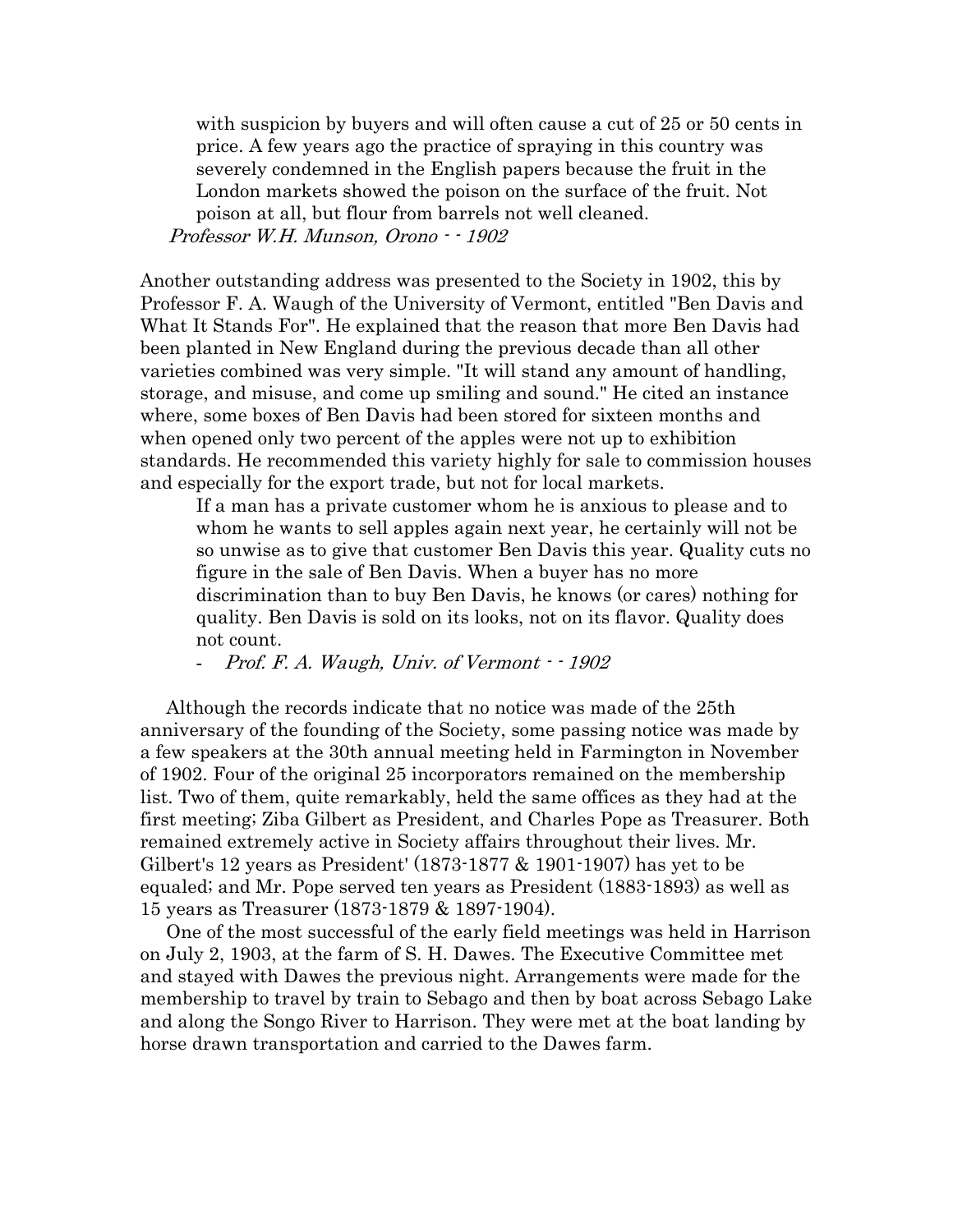The winter of 1904-05 was severe and many trees were killed, especially Baldwins. It was noted by the secretary that where the trees had been well fertilized and cultivated the injury was much less. The value of cultivation and fertilization remained a frequent topic of discussion at Society meetings well into the present century. While most speakers favored careful care of the orchard, they varied from "regular use of the Harrar" as advocated by Solon Chase to careful fertilization. Too many farmers still listened, then went home and did nothing.

Ninety-nine apple trees out of a hundred in the good State of Maine need everything that ever would benefit any tree in the world. They need your nitrogen and your potash. and everything else. They are just crying for every thing that ever benefited a tree, no matter whether it is a saw or the plow, or any kind of fertilizer. Anything is a. damned sight better than nothing. Most of them get nothing. - - E. H. Cook - - 1904



 The 1904 crop nationally was set at 50 million barrels which figured out at that time to an apple a day for every man, woman, and child in the country. Maine's crop was set at one million barrels, of which half were shipped out of state to market. Thousands of barrels were not harvested, however, due to poor prices. As so few orchardists had storage facilities, they were at the mercy of the buyers, who in seasons of heavy crops, could purchase for very low prices.

 Between 1903 and 1906 much was said about construction of storages at every meeting of the Society. The first building constructed specifically for storing apples in Maine of which there is record was built in 1895 by F.H. Morse of Waterford. It held 600 barrels and had no cooling facilities, but held apples in the 32 degrees to 40 degrees range throughout the winter. It, like many other early storages, was built on the dead-air principle of insulation.

Our house is built with four airtight partitions, making three dead air space's on all side's. These were made by two thicknesses of boards with sheathing paper between. The work needs to be very carefully done, as upon the tightness of these partitions depends the success of the building. For common use we have an ordinary door large enough to back our double team into. But when we shut it up 1'01' winter we have an extra door with an air space in it. -FH Morse, Waterford-- 1905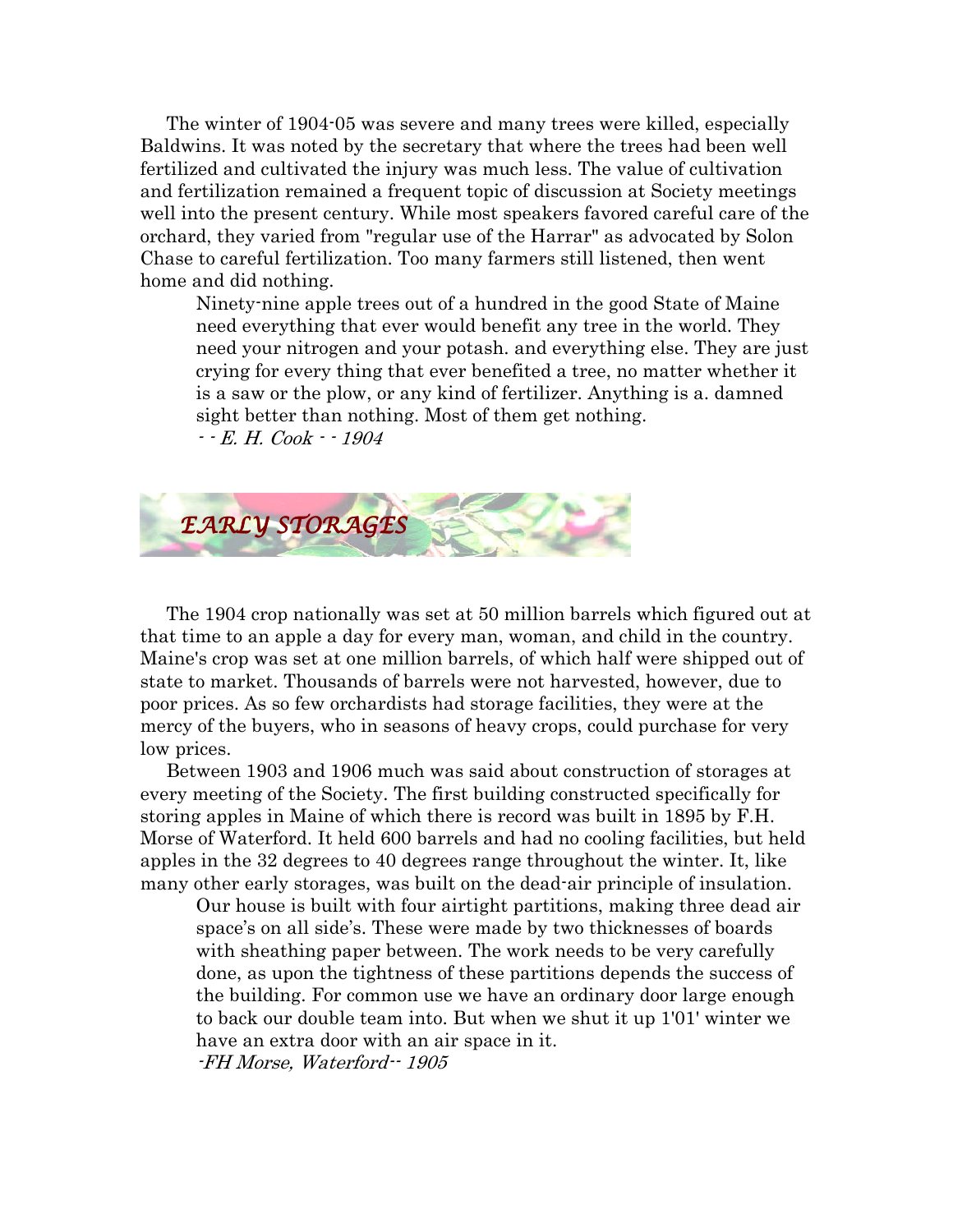Many other early storages were cellars, either house or barn. Some were carefully insulated like the Morse building, but many were simple stone and earth cellars where apples stayed cold but seldom froze.

Northern Spy's in my cellar will be in perfect condition the middle of next May- keep longer if you wanted them to. My cellar is not a warm cellar. It is a moist cellar - frost sometimes a little - if they do it won't hurt them any. All you have to do is to let them alone. The man was at my house the other day who took them the last two years and he said to me, "Why, they are in as good storage here as any place in Boston." Ain't going to be fit to eat till along in April or May, and when we get at them they arc good easy eating, I can tell you that.

- - Solon Chase, Them Steers, Tumer - - 1905

 There were few other reports of specific construction, and although houses in Nova Scotia and Vermont using ice were described, none in Maine were mentioned. After 1906 the construction of storages was encouraged in Presidential addresses and reports from the College and Station staff, but little seems to have been done for several years.

 The 1906 summer meeting was held on August 21st at the University of Maine, Orono, allowing a group of 150 orchardists an opportunity to view the campus and experiment station. During this period and for twenty years thereafter the Society frequently held discussions and demonstrations of the method of making Liquid Lime Sulphur at home.

Lime Sulphur was first used as spray for apple trees in Fresno, California in 1886. The material was a sheep dip borrowed from a neighbor.

 $-Dean Robert F. Owndler, Jr., University of N.H.  $-1948$$ 

Thinning as an orchard practice was beginning to be discussed at this time. It was not recommended as a standard policy but considered wise for certain varieties especially Baldwin and Greening, and then only on those trees where the apples arc within reach; not on the Sutton, for instance, which "goes up like a Lombardy Poplar".



 In 1907 the Pomological Society together with representatives of other agricultural organizations urged the Legislature to purchase a farm to be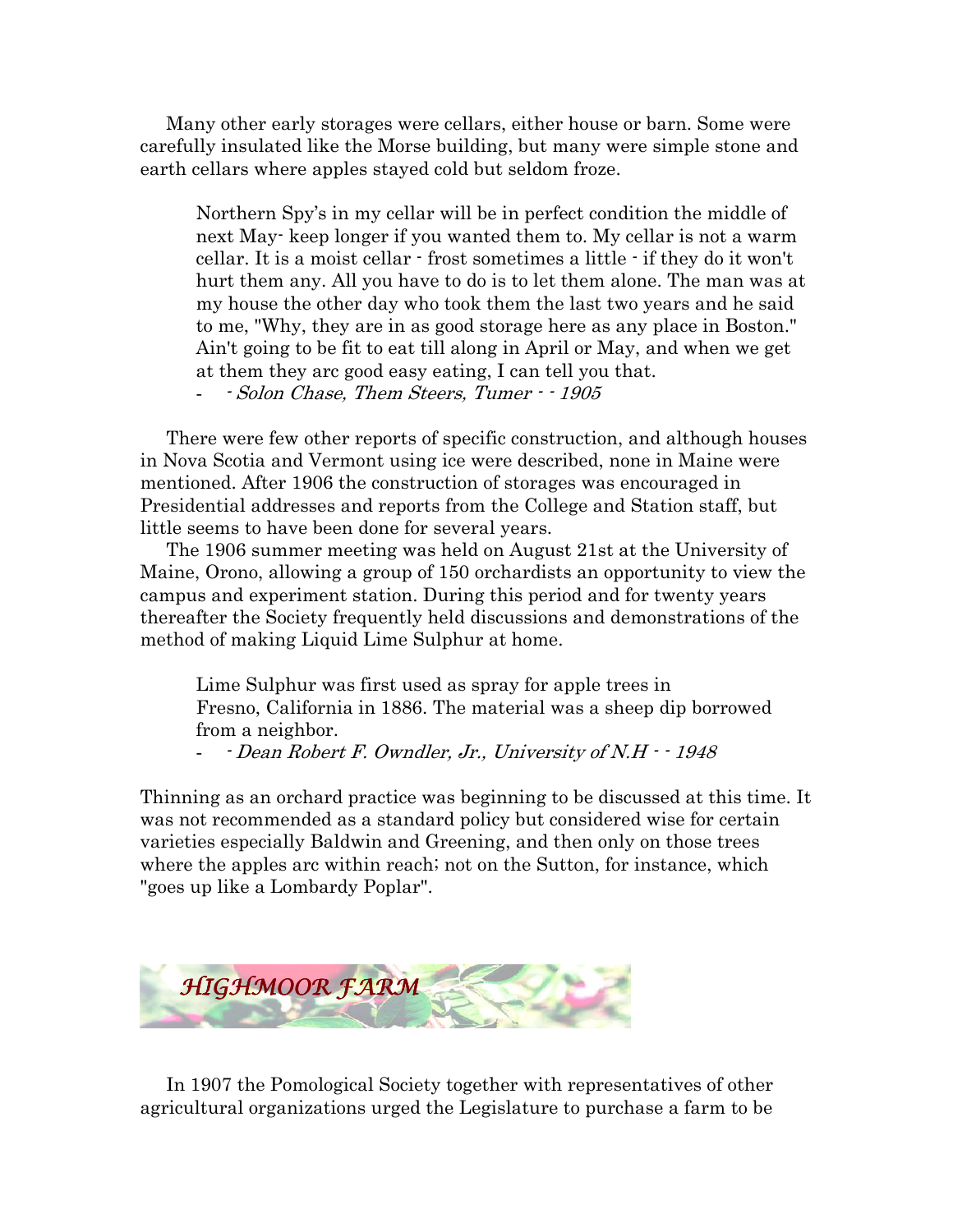located in the apple growing section of the state. Although there was practically no opposition to this idea the Legislature tabled the bill and never voted on it.

The matter was left to Dr. E. P. Turner to bring before the Legislature of 1909. This he did and with the help of a large number of interested members we got the bill passed, and we have now Highmoor Farm. We are today just as much interested in it as we were a year ago, but perhaps interested in a different way. Last year we were interested to get the farm; this year we arc interested to see what we can get out of it.

- - W. J. Ricker. Secretary - - 1909

 On October 7, 1909, the first of many field days was held at Highmoor Farm. According to the records of the Society it was the largest and most productive field meeting held up to that time.

 In 1912 delegates were appointed to the Maine Federation of Agricultural Societies. This Federation was formed to' act as the voice of Maine agriculture before the Legislature and at the University. This proved to be an effective and efficient method of carrying the agricultural story to the people and thereby building support for agricultural programs. Also in 1912 the Maine Pomological Society at the annual meeting in Portland entertained for the first time the New England Fruit Show.



 As a result of the impressive showing made by Maine orchardists at the New England Fruit Show held in Boston in October, 1909, Mr. James J. H. Gregory, a well-known seed man from Marblehead, Massachusetts, gave to the State of Maine a \$1,000 first mortgage bond. He stipulated that at fiveyear intervals the interest should be paid to the orchardist who could show to a committee the most excellent orchard of one acre or more grown on his own land, of trees of his own selection (the Ben Davis excepted) five years from setting. This generous offer induced others to contribute additional premiums amounting to \$600 for the first contest, which was entered by 178 Maine growers.

 The total number of varieties set was 45; heading the list was Stark which was planted in 50 orchards, followed by McIntosh in 49. Planting distances varied from 6 x 6 to 40 x 40. In 1913 the orchards were prejudged by A. K. Gardner and H. P. Sweetser, and the number of competing growers was reduced to 60. These orchards were again judged in August, 1914 for the final standing. Mr. E. N. Hobbs of Hope was awarded first, followed by E. W. Dolloff of Standish and F. H. Morse of Waterford.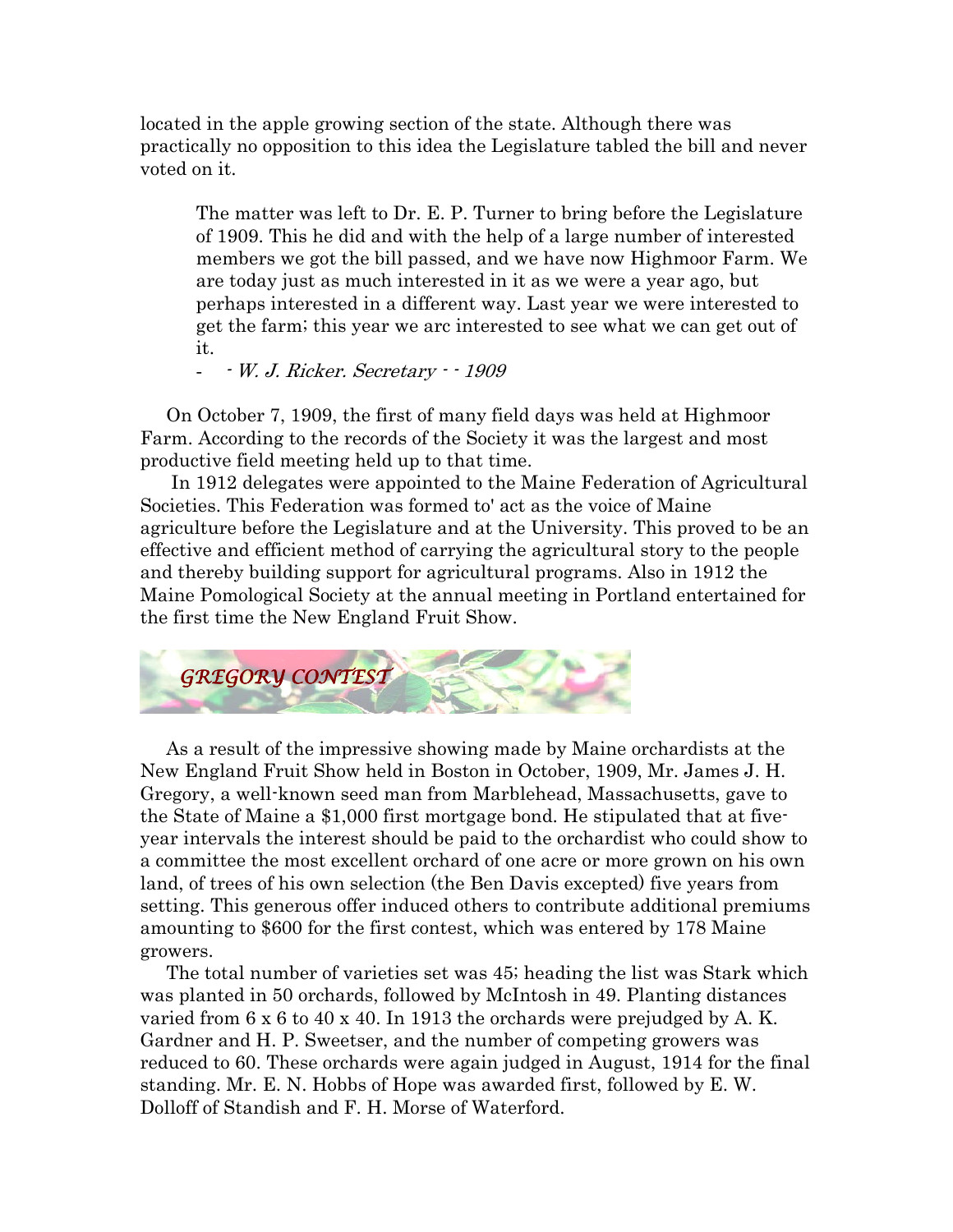The second contest was called the Carleton Contest and was judged in the same manner in 1919. Walter Warren of West Baldwin was declared winner followed by Joseph Wiley and Perley Batchelder both of Naples. Although a third contest was announced the records do not indicate it was completed or that any other contests were held.

 At the 1914 annual meeting the executive committee was expanded to include the Treasurer and First Vice-President as ex officio members in addition to the President and Secretary who had been so designated from the beginning. Wilson Conant in his address as President recommended that a committee he selected to petition the Legislature for funds to provide a cold storage at Highmoor Farm for experimental purposes. This was done and the hill was presented but poorly supported. It was several years before money was provided for a storage plant at Highmoor.

 The problem of selecting the best varieties for Maine continued to be a major topic at Society meetings. The McIntosh was gaining some favor but was considered too perishable to be set extensively until the 1920's. Throughout the 1920's Maine orchardists continued to search for the apple. One unnamed grower was reported to have 147 different varieties of apples on his farm. Baldwin's and Ben Davis continued to he the major varieties grown in Maine.

In 1915 a visitor from Virginia urged Society members to concentrate on the varieties that "arc tried and proven in Maine".

It would be foolish for us to grow Baldwins in competition with you. I think it is equally foolish for you to grow Ben Davis which needs a longer growing season than you have in Maine. Our Virginia Ben Davis has the same delightful sawdust flavor 'as' those you grow in Maine. I don't know as the quality is any different, but it grows to a larger size and has good color (in Virginia). For selling in hot climates, for putting on the market in late spring, after other and none desirable kinds have gone, the Ben Davis, if grown where it reaches its own peculiar standard of perfection has a distinct place. - - S. W. Heleller. Virginia - - 1915

 In 1917 the Florists were invited to hold th9ir annual meeting with the Pomological Society, and in 1918 the Diarymens Association also joined with the Society in holding their annual meetings.

 At the 1919 Fruit Show for the first time seedling apples developed at Highmoor then contained 1500 trees from which they hoped to develop new varieties. Considerable work was being done during this period, but these Highmoor varieties were never commercially successful.

 During the post World War One period each year's report stressed the desirability of local Fruit Growers Associations to assist members by cooperatively buying and selling fruit. The Maine Fruit Growers Exchange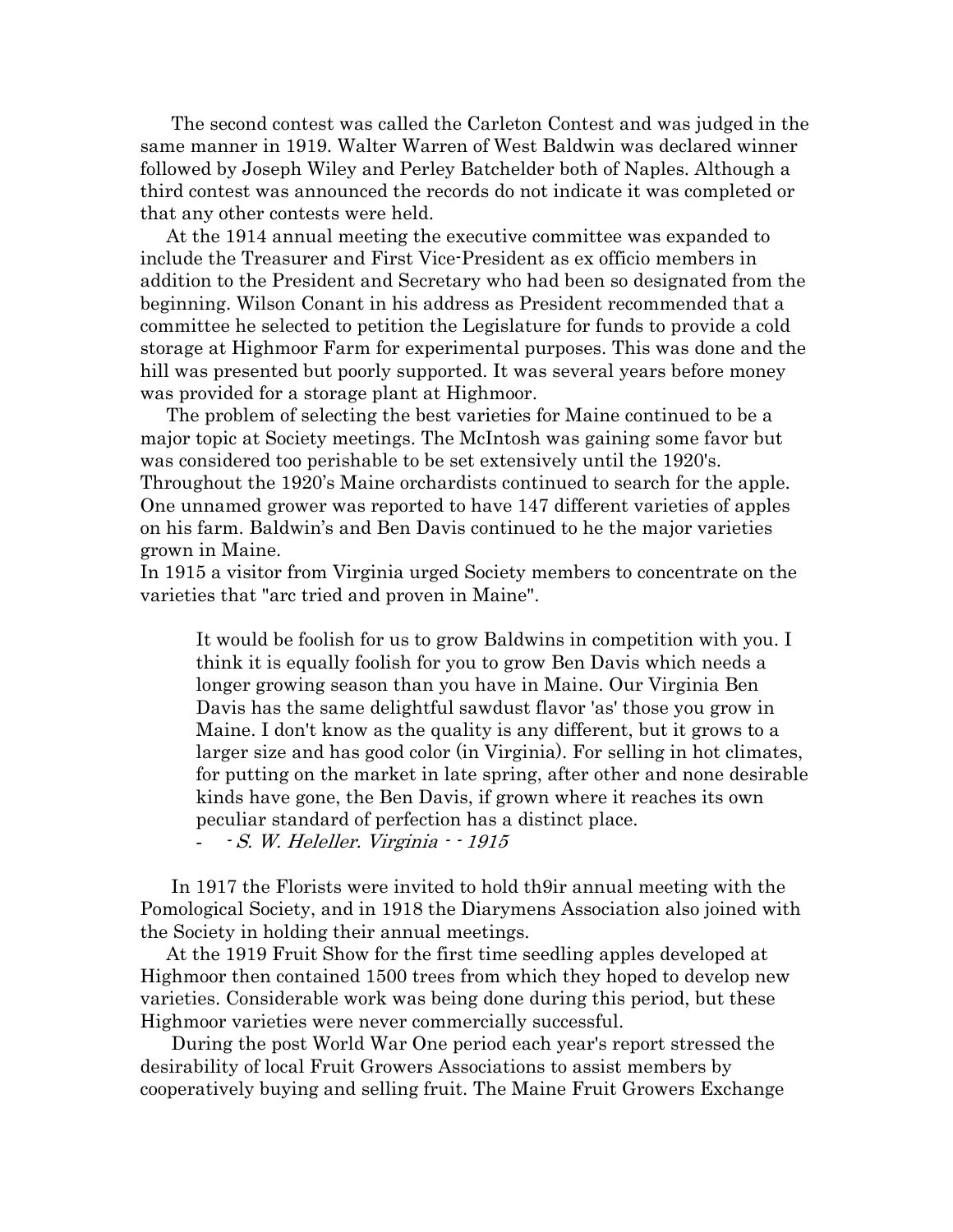was organized primarily to assist local associations in the better distribution of their products and to bring about a better spirit of co-operation in the different sections of the state. It probably made its greatest contribution (0 the growers of Maine by enabling them to pool their orders for supplies and thereby increasing their purchasing power.

Pollination studies at Highmoor during the late teens proved that all major Maine varieties of apples arc self-sterile, especially Mac, Ben Davis and Spy. After extensive experimentation it was found that most varieties crosspollinated readily except that Baldwin received better than it gave.

The Baldwin used as female set with all other varieties of pollen. This may be one reason why Baldwin is' such a good yielder in New England. To insure complete pollination, plant varieties which arc cross-fertile and have about the same blooming lime. In case an orchard 'is already planted to a solid block, and does not bear well, it appears logical to top-work part of it to a variety which is cross fertile with the original variety. This experiment is being tested at Highmoor where a Ben Davis orchard has been top worked with McIntosh which is very fertile with Ben Davis.

- - Wilson H Conant, Experiment Station Council - - 1920



 In a detailed study entitled "Ten Years in Maine Orchards" published in 1934, the Extension Service outlined the dramatic changes that look place between 1922 and 1932. The advent of ships with cold storage facilities exploded the myth that the salt-water ride improved the Ben Davis\_. When the British consumer was given a choice of several varieties, the market for Ben Davis and Stark was ended.

 Unfortunately an apple grower cannot adjust his crop to sudden changes in market conditions as can the farmer who raises annual crops. The answer for orchardists throughout New England was top working, or grafting. Extension representatives developed an approved list of apples with market potential which became known as the "New England Seven" -- McIntosh, Delicious, Spy, Baldwin, Gravenstein, Wealthy, and Rhode Island Greening. This list received the endorsement of the Pomological Society, and of many other agricultural associations, but in Maine the major emphasis both in top working established orchards and in setting new trees was placed on the McIntosh.

During the 1920's, 460 demonstrations of grafting were held in Maine, and 1068 growers signed up in a variety of contests. Dan Shaw of Sanford was the state champion, having top-worked 683 trees of inferior varieties to McIntosh. Arthur Thompson of New Gloucester was second, and Everett Sturtevant of Winthrop was third. A total of 33,541 trees were top-worked in